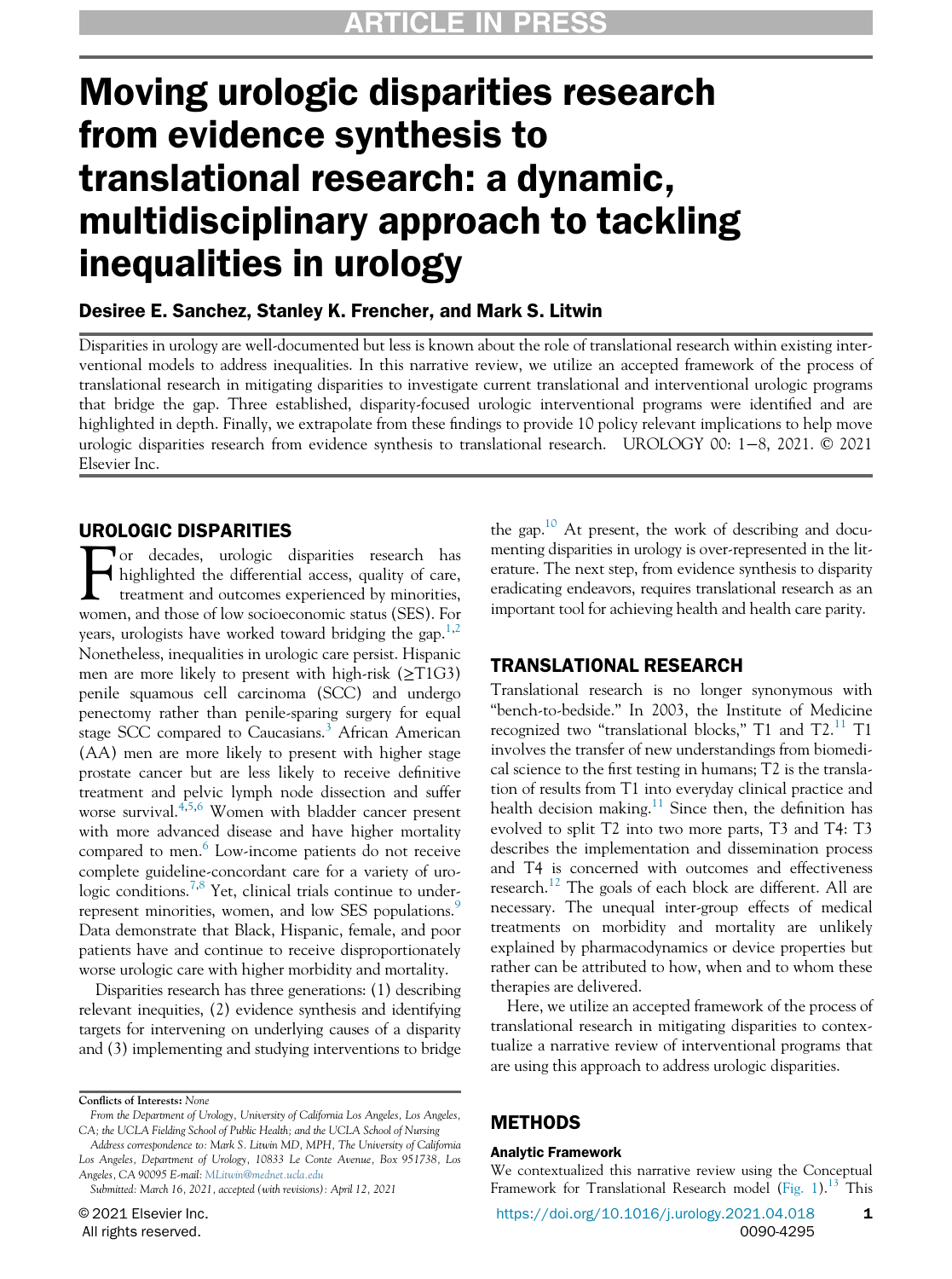

<span id="page-1-0"></span>

Fig. 1. Analytic framework. Fleming et al Conceptual Framework for Translational Research<sup>[13](#page-6-12)</sup> as a guide for consideration of urologic interventional programs. (Color version available online.)

model is oriented toward the health services approach and is meant to complement the cyclical model of three generations of health disparities research: 1) detect disparities; 2) assess underlying causes and develop interventions; 3) implement interven-tions and monitor outcomes specific to health disparities.<sup>[10,](#page-6-9)[13](#page-6-12)</sup> The model illustrates in detail the various elements involved in the translational research process for the development and delivery of therapies and integrates the public health perspective and community-level factors that significantly affect health outcomes. This framework is anchored in three familiar settings:

- 1) From the Community: Public health research is used to ensure identification and root cause analysis of the disparity followed by community engagement and epidemiologic assessment before initiation of research. Collaboration through community engagement includes methods such as community-based participatory research.<sup>[14](#page-6-13)</sup> Epidemiological assessment helps investigators identify features of at-risk populations and recognize groups that are differentially affected by specific diseases or pathologies.<sup>[15](#page-6-14)</sup>
- 2) To the Bench: Therapeutic discovery research includes the creation of diagnostic techniques and therapies. This can be accomplished without consideration of population disparities (particularly early T1) but it is important to ensure that the target population has the opportunity to provide input (e.g., blood/tissue samples) in the research process in order to minimize lack of receptiveness and thus help to increase widespread adoption, generalizability and curb health disparities.
- 3) To the Bedside: Clinical research is composed of traditional clinical trials and practical clinical trials. Traditional trials are randomized clinical trials (RCTs) which are considered the gold standard for learning the independent effects of

specific therapies on health outcomes. Practical clinical trials differ from RCTs in that they are designed to assess effectiveness of interventions that can be implemented in real-world settings with a focus on recruitment of diverse study populations from a variety of settings; results can be used to inform evidence-based practice.<sup>[16,](#page-6-15)[17](#page-6-16)</sup>

4) Back to the Community: Public health research can help identify systemic obstacles to treatment utilization through the process of intervention evaluation by way of established frameworks like RE-AIM (reach, efficacy/effectiveness, adoption, implementation, maintenance).[18](#page-6-17) Public health research is also applied to perform an ecological assessment, known as a community diagnosis<sup>[19](#page-6-18)</sup> prior to intervention initiation which is important for identifying environmental, social and psychosocial factors associated with disease in a target population; biomedical and clinical treatments can be maximally effective for populations if the secondary and tertiary determinants of disease are also addressed. Finally, this model incorporates community-level intervention as a means to most efficiently address identified barriers to therapies. Community-level approaches include advocacy, resource support, community capacity building, information dissemination, and community engagement.

#### Literature Review

We conducted a literature review using a PubMed MEDLINE search through the National Library of Medicine database [\(http://www.pubmed.gov\)](http://www.pubmed.gov) and included all English language articles from inception until February 10, 2021. Medical Subject Heading (MeSH) terms pertinent to our topic subject were used along with free-text, truncated, related, derivative, and exploded terms. All entries included "urolog\*" with the following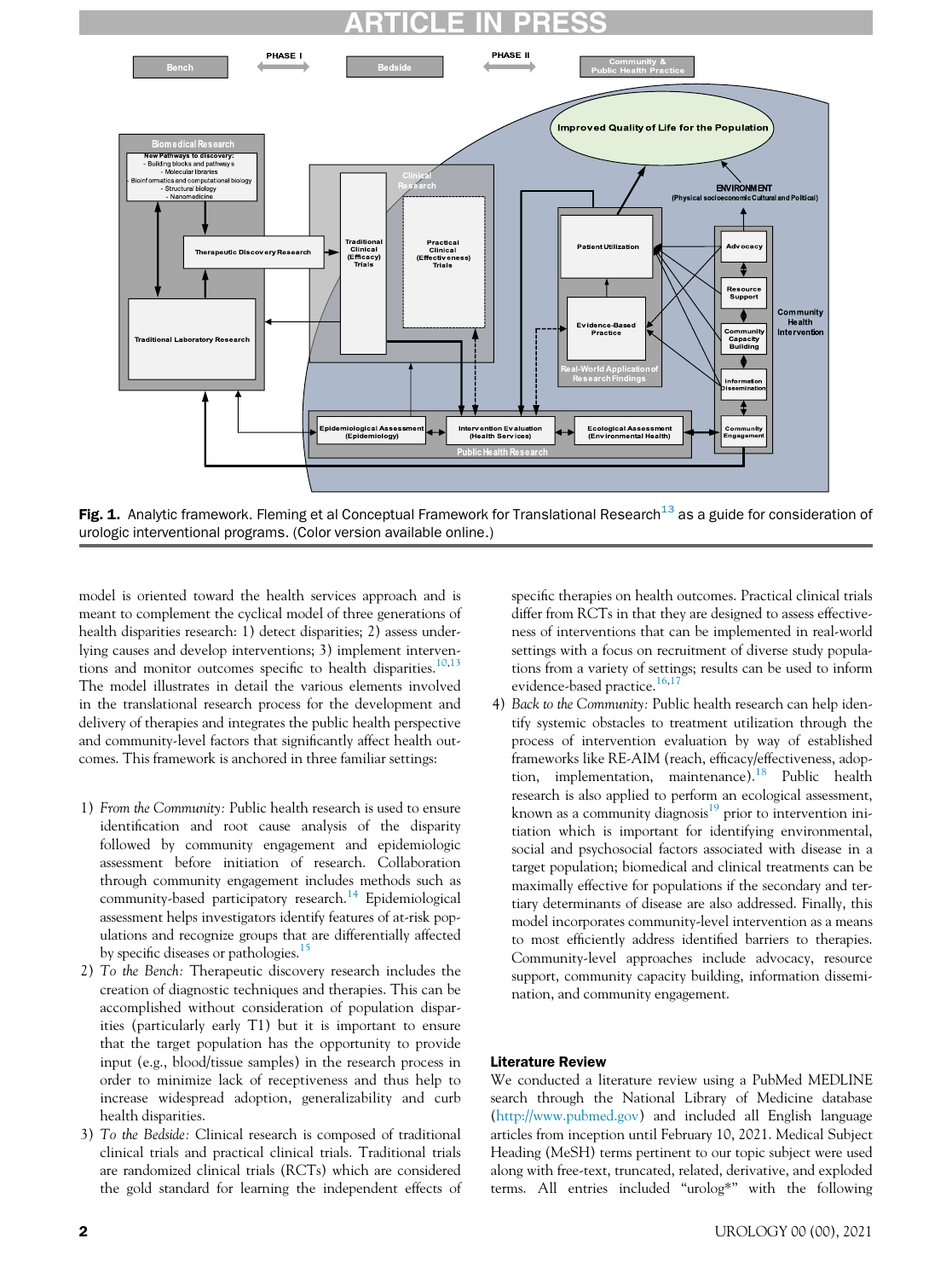# ARTICLE IN PRESS

combinations: healthcare disparities, implementation science, translational medical research, biomedical research, clinical trials as topic, clinical trial publication type, biomedical research, health services research, telemedicine, outcome assessment (health care), outcome\*, intervention\*, medically underserved area, safety-net, social determinants of health, health equity, disparity, disparities, diversity, minorit\*, race. We expanded the formal literature search via manual search engine queries in Google to find documents and definitions of the non-urologic health concepts discussed in this review. We iteratively reviewed and selected the final sources for inclusion.

### RESULTS

Our search revealed three established interventional programs which either sought to directly tackle urologic disparities or have directly improved care for underserved populations in urology ([Table 1](#page-3-0)).

#### Improving Access, Counseling and Treatment for Californians with Prostate Cancer (IMPACT)

IMPACT is a public assistance program initiated in 2001 to address the underlying causes for differential health care utilization (i.e., realized access to care) among low-income patients with prostate cancer.<sup>[2](#page-6-1)</sup> Investigators adopted the Behavioral Model of Health Services Utilization<sup>[20](#page-6-19)</sup> with the premise that racial/ethnic minority status is a predisposing characteristic associated with less-frequent receipt of necessary health services and with adverse health outcomes. The program provides free and comprehensive prostate cancer care to uninsured men with biopsy-proven prostate cancer and with incomes under 200% of the Federal Poverty Level. The multidisciplinary approach provides enrollees with insurance benefits, an assigned local primary care provider, a clinical case manager, and social service resources including: counseling and interpreter services; culturallycompetent, literacy-sensitive educational materials; transportation assistance; food security; and housing referrals. The authors postulated that racial/ethnic disparities would be attenuated in this population. Primary aims were extent of racial/ethnic disparities in health services utilization and patient-experience outcomes (i.e., patient satisfaction and confidence in care) while adjusting for other predisposing, enabling and need factors in order to identify modifiable variables that might explain any observed racial/ethnic disparities. Study measures included the following variables: race/ethnicity, age, alcohol use, educational attainment, language preference, partnership status, number of dependents, self-efficacy, spirituality, prostate cancer knowledge. In an analytic sample of 357 enrollees from 2001-2005, 55% were Hispanic, 17% African-American, and 22% non-Hispanic White. Two-thirds were ≤65 years old at enrollment; two-thirds had PSA values <10 ng/mL; half had Gleason scores ≤6; and half had clinically-localized cancers. Median duration of program enrollment was 18.7 months (range 3.7−42.9 months). The key finding revealed equitable prostate cancer health services utilization across the diverse racial and ethnic groups served by IMPACT. Bivariate associations revealed more favorable patient-experience outcomes (satisfaction and confidence in care) for racial/ethnic minorities compared to non-Hispanic Whites ( $P < 0.05$ ). A higher percentage of Hispanic men reported complete satisfaction with health care received in IMPACT vs. White men, 84% vs. 67% respectively (adjusted OR = 5.15, 95% CI 1.17−22.6, P = 0.11). Language preference

and self-efficacy emerged as potentially-modifiable explanatory variables for the associations between race/ethnicity and patient-experience outcomes: higher levels of satisfaction among Hispanic men were consistent across language preference categories and, conversely, the higher levels of confidence among Hispanic men were from those who preferred Spanish. This community health program uses resource support and culturally sensitive information dissemination to turn the T1 invention of PSA screening test and the T2 results that inform clinical practice into parity in realized access to care.

#### The Cleveland Clinic Glickman Urological and Kidney Institute "Minority Men's Health Center"

In 2004 the Cleveland Clinic established the Glickman Urological and Kidney Institute's Minority Men's Health Center (MMHC) with the central mission to reduce and eliminate health disparities by specifically addressing the range of health conditions known to disproportionately affect minority men.<sup>[1,](#page-6-0)[21](#page-6-20)</sup> The program is designed to integrate clinical care, community outreach, patient and community education, community trustbuilding, facilitated patient access, health provider cultural sensitivity training, mentorship, community activism, and interdisciplinary research − all with the central mission to reduce and eliminate health disparities.<sup>[1](#page-6-0)</sup> The MMHC combines urologic care, streamlined preventative health screenings, primary care, referrals for specialized care including kidney transplants, weight loss surgery, colorectal cancer and digestive diseases, shared medical appointments, prescription assistance and spiritual care. $21$ The program, at a local level, also supports exposure of minority youth to health professions careers.<sup>[1](#page-6-0)</sup> This academic-community health program uses a number of public health strategies to ensure that minority men benefit from the T1 breakthroughs in health screening tests and treatments.

#### The Los Angeles County Department of Health Services (LAC DHS) clinical integration program

The Los Angeles County Department of Health Services (LAC DHS) is the second-largest U.S. public health care system and serves primarily minority and uninsured patients.<sup>[22](#page-6-21)</sup> In an effort to maximize resources, increase access and improve care through clinical integration, the LAC DHS initiated an innovative program in 2012 by combining three interventions: first was empanelment where each PCP is assigned a primary care patient; next was implementation of electronic specialty referral system (eConsult; Safety Net Connect); and lastly, was the creation of jointly defined clinical algorithms (expected practices) for managing common diagnoses between PCPs and physician special-ists.<sup>[23](#page-7-0)</sup> This program has led to a dramatic decrease in time to complete hematuria workup from an average of 404 days before eReferral to 192 days after eReferral (median 239 vs. 170; 2-sample median  $P = .0013$ ). Patients have also benefitted from a significant decrease in inefficient urologic care (ie, patients who did not need specialty care or who received insufficient workup prior to the urology clinic visit) and decreased wait times to see the urologist. $^{23}$  $^{23}$  $^{23}$  Incontinence patients too are getting better care due to clinical integration methods. In a recent review on the impact of eConsult, mostly Medicaid and minority patients in this LAC safety-net had higher quality of incontinence care compared to Medicare, HMO, or PPO insurance patients at a local academic tertiary care center. $24$  The county system PCPs were more likely to provide recommendations regarding pelvic floor exercises (37% vs. 22%,  $P = 0.03$ ) and to adhere to general incontinence quality indicators compared to their academic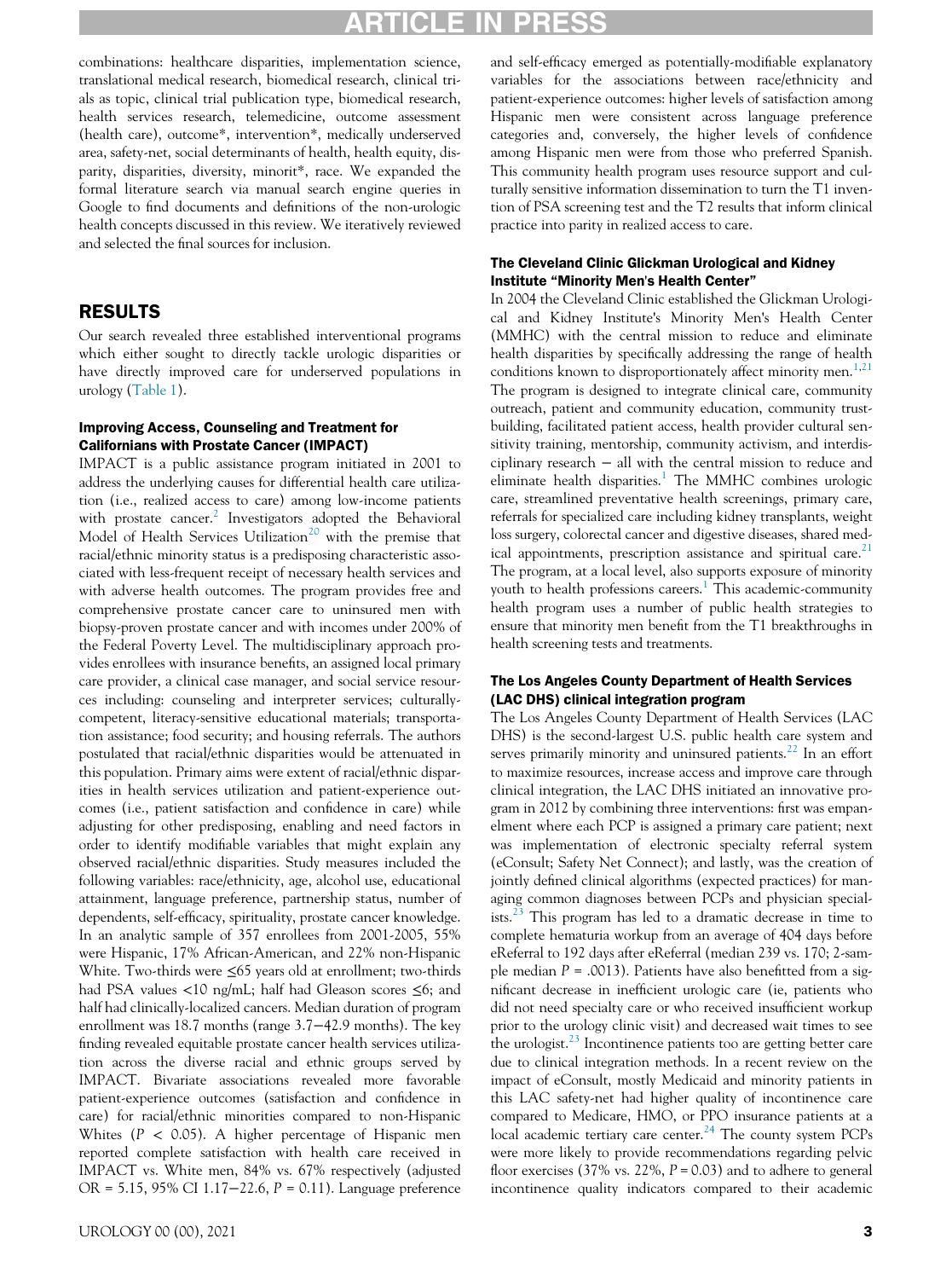#### **Table 1.** Summary of disparity-focused urologic interventional programs

| Program                                                                                                                 | Type                                                            | Population                                                                                                                       | Goal                                                                                                                                                                         | Hypothesis                                                                                                                                                                                             | Framework                                                                                                       | Clinical setting or<br>Intervention                                                                                                                                                                                                                                                                        | Results                                                                                                                                                                                                                                                                                                                                                                                                                                                                                                                          |
|-------------------------------------------------------------------------------------------------------------------------|-----------------------------------------------------------------|----------------------------------------------------------------------------------------------------------------------------------|------------------------------------------------------------------------------------------------------------------------------------------------------------------------------|--------------------------------------------------------------------------------------------------------------------------------------------------------------------------------------------------------|-----------------------------------------------------------------------------------------------------------------|------------------------------------------------------------------------------------------------------------------------------------------------------------------------------------------------------------------------------------------------------------------------------------------------------------|----------------------------------------------------------------------------------------------------------------------------------------------------------------------------------------------------------------------------------------------------------------------------------------------------------------------------------------------------------------------------------------------------------------------------------------------------------------------------------------------------------------------------------|
| <b>IMPACT</b><br>(Improving)<br>Access,<br>Counseling and<br>Treatment for<br>Californians with<br>Prostate Cancer)     | Public assistance<br>program                                    | Uninsured,<br>Californian<br>prostate cancer<br>patients with<br>incomes below<br>200% of the<br><b>Federal Poverty</b><br>Level | Reduce<br>disparities by<br>addressing<br>financial and<br>non-financial<br>obstacles to<br>utilizing prostate<br>cancer care                                                | Racial/ethnic<br>disparities in<br>access to care may<br>be attenuated<br>among IMPACT<br>participants                                                                                                 | <b>Behavioral Model</b><br>of Health<br>Services<br>Utilization <sup>24</sup>                                   | prostate cancer<br>treatment; assigned<br>local primary care<br>provider and clinical<br>care coordinator;<br>counseling and<br>interpreter services;<br>culturally-competent,<br>literacy-sensitive<br>educational materials;<br>transportation<br>assistance; food<br>security; and housing<br>referrals | Free and comprehensive No racial/ethnic disparities in<br>health services utilization<br>among 357 (55% Hispanic,<br>17% African-American, 28%<br>White/other) men. Hispanic<br>men reported greater<br>satisfaction and confidence<br>in IMPACT providers<br>compared to Whites.                                                                                                                                                                                                                                                |
| The Cleveland<br>Clinic Glickman<br>Urological and<br>Kidney Institute<br><b>Minority Men's</b><br><b>Health Center</b> | Academic tertiary<br>care program                               | Minority men in<br>the local<br>community                                                                                        | Reduce<br>disparities<br>through a<br>multidisciplinary<br>and multifaceted<br>approach<br>targeted at<br>providing<br>comprehensive<br>health care for<br>minority patients | Health disparities will Culturally<br>be reduced and<br>eliminated by<br>specifically<br>addressing the<br>range of health<br>conditions known to<br>disproportionately<br>affect minority<br>patients | sensitive.<br>multidisciplinary<br>public health<br>care approach                                               | <b>Cleveland Clinic</b><br>Glickman Urological<br>and Kidney Institute<br>Minority Men's Health<br>Center and various<br>community settings                                                                                                                                                                | Minority Men's Health Fair<br>2016: attendance = $1,700$<br>(53% AA, 17% Hispanic/<br>Latinx). Organ Donation<br>Outreach Program: increase<br>of 3.4% donations/registry in<br>the 28 BMV locations (one<br><b>BMV</b> with mostly AAs clientele<br>had increase of 6.425%; $P <$<br>.05). COVID-19 Community<br>Health Response: 18,000<br>referrals for emotional<br>support and food bank<br>assistance; established five<br>testing sites in dense AA<br>neighborhoods, screened<br>376 individuals (74% AA) in 6<br>weeks. |
| Los Angeles<br>County<br>Department of<br><b>Health Services</b>                                                        | Safety-net health<br>system<br>throughout Los<br>Angeles County | Primarily<br>uninsured and<br>minority patients                                                                                  | Integrate care and Through<br>optimize the<br>specialty referral<br>process through<br>a web-based<br>referral system<br>(eConsult)                                          | empanelment and<br>optimization of the<br>specialty referral<br>process, access<br>and care for safety-<br>net patients can be<br>improved                                                             | <b>PCP</b><br>empanelment<br>and clinical care<br>integration<br>through the use<br>of technology<br>(eConsult) | Policy enactment: Patient empanelment to<br>PCP throughout the<br>LAC DHS safety net<br>and web-based<br>eConsult<br>implementation with<br>required eConsult for<br>ambulatory PCP-<br>specialty referral                                                                                                 | Decreased time to complete<br>hematuria workup (average<br>of 404 days to 192 days),<br>decreased wait times by<br>5 days to see urologist,<br>decreased inefficient urologic<br>care (73% vs. 22%,<br>$p = 0.001$ ) after eConsult.<br>Higher quality incontinence<br>care from PCPs compared to<br>a local academic tertiary<br>center care.                                                                                                                                                                                   |

<span id="page-3-0"></span>4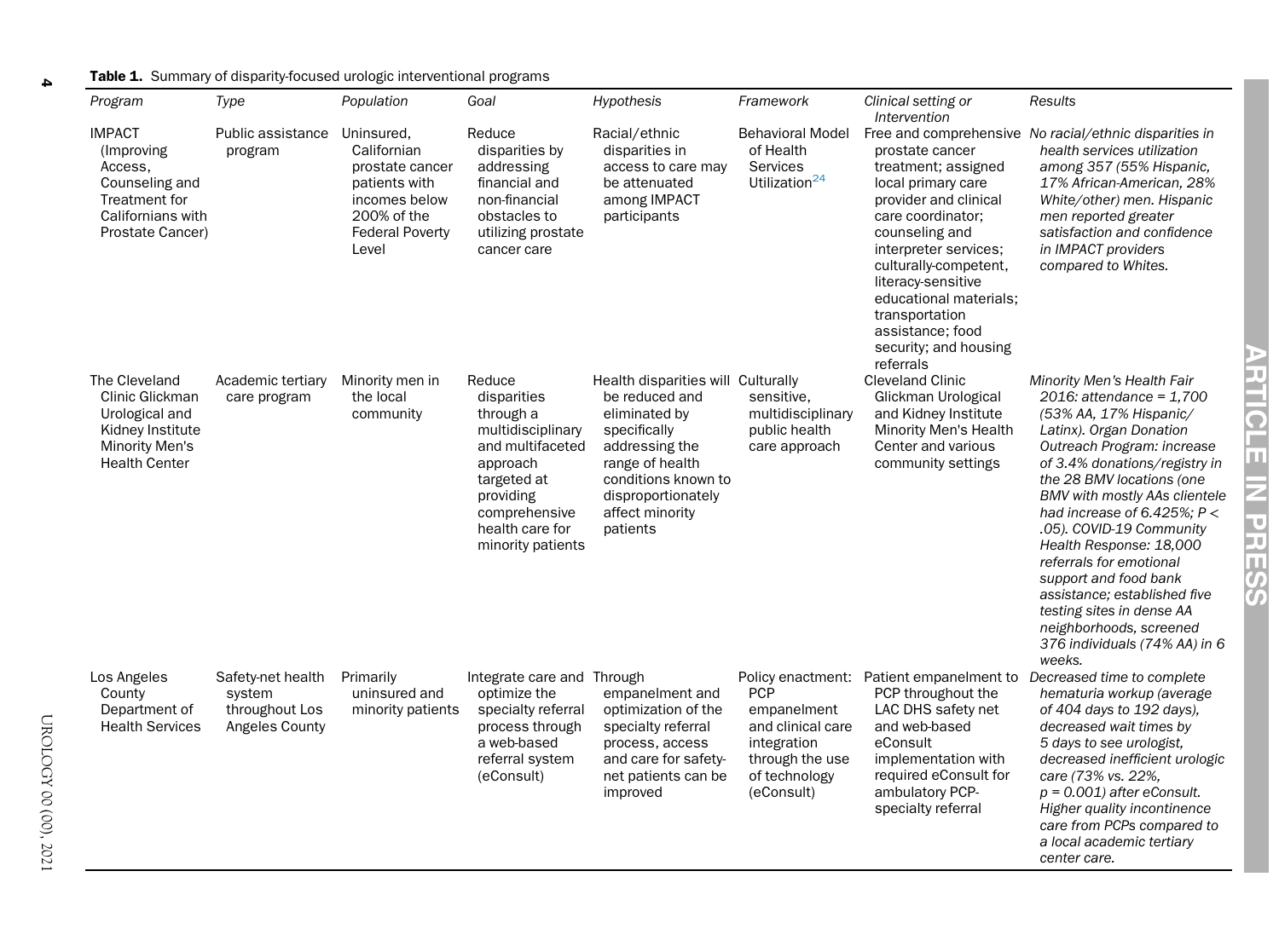# ICLE I

center physicians counterparts.<sup>[24](#page-7-1)</sup> The LAC DHS is using technology to educate, influence practice patterns and to optimize the use of T1-derived imaging (CT urogram) and device (cystoscope) inventions for increased access and patient-centered care.

## **DISCUSSION**

We identified an accepted framework for the role of translational research in ameliorating health care disparities and discovered three urologic interventional programs that are using this interdisciplinary approach in a targeted effort to reduce disparities and improve care for disadvantaged populations. This review underscores a dearth of disparity-focused interventions in urology. The IMPACT program, ongoing for over 20 years, shows that when controlling for financial and non-financial factors, healthcare utilization (i.e., realized access) is equal across race/ethnic-ity.<sup>[2](#page-6-1)</sup> It also demonstrates that when patients receive equal treatment and quality of care, health care outcomes for minorities are comparable to Whites. The lack of a control group and possible omitted-variable biases in the IMPACT program does limit conclusions about racial disparities in utilization and self-reported outcomes among disadvantaged prostate cancer patients outside of IMPACT. However, this equality in realized access and outcomes among IMPACT participants is reinforced by findings within the equal-access Veterans Health Admin-istration (VA) including recent data from Dess et al<sup>[25](#page-7-3)</sup> showing no association between black race and inferior stage-for-stage prostate cancer-specific mortality (PCSM) from a pool of four randomized clinical trials in an equalaccess setting with standardized treatment; although, conversely, they found that Black men had higher PCSM in the population-based SEER registry, and higher other-cause mortality in both the SEER and RCT cohorts.<sup>[25](#page-7-3)</sup> McNamara et al<sup>[26](#page-7-4)</sup> retrospectively reviewed 2,123 White men and 787 AA men with chemotherapy-naïve metastatic castration-resistant prostate cancer (mCRPC) within the VA health system. AA men treated with abiraterone acetate or enzalutamide had significantly better overall survival than White patients with the same hor-monal therapy.<sup>[26](#page-7-4)</sup> These data suggest that race-defining biological differences do not explain differential prostate cancer health outcomes. Equal access, insurance, and supplemental social services including a usual source of care, case management, educational resources, and transportation can prove critical to remove barriers to care and help address social determinants of health for low income and minority patients. It is not enough to invent new screening, diagnostic or treatment tools  $-$  the work of T1  $-$  we also need to confront the secondary and tertiary influences across populations that lead to differential utilization and outcomes. Of note, we must also recognize that registries are increasingly being used in urology to analyze population data and inform evidence-based practice. $27,28$  $27,28$ 

Policy implication: Increase funding for programs that integrate social services and health care.

Policy implication: Standardize registry variables including self-reported race data, comorbidity data, insurance status, level of education, employment status, type of health care system within which patients are treated, and quality indicators.

With the understanding that certain conditions disproportionately affect communities of color, and to help minority patients better address these health conditions, the Cleveland Clinic established the Glickman Urological and Kidney Institute "Minority Men's Health Center" nearly [1](#page-6-0)6 years ago.<sup>1</sup> This program uniquely applies an interdisciplinary approach to help urologist providers and their patients also consider and manage non-urologic diseases – via a patient-centered system consisting of clinical care integration with streamlined preventative health screenings, primary care, and referrals for certain specialty care, among other things. $^{21}$  $^{21}$  $^{21}$  While we could find no data evaluating the direct effect that the establishment of MMHC has had on patient urologic health outcomes, there are a number of studies from MMHC urologist leaders highlighting their multidisciplinary approaches to reducing disparities. Zaramo and Modlin et  $al^{29}$  $al^{29}$  $al^{29}$  developed a culturally sensitive, collaborative, educational outreach program to promote organ donation rates among AAs in the community through implementation in 28 venues of Ohio's Bureau of Motor Vehicles (BMV) and saw a rise in the number of AAs willing to register. The recurring MMHC health fair provides researchers with the opportunity to study minority health behaviors, beliefs and practices ranging from areas of cancer commu-nications between minority males and their relatives<sup>[30](#page-7-8)</sup> to health literacy and health related quality of life among minority men. $31$  This type of community research is an important aspect of the Fleming et al model because these understandings can help to identify systemic obstacles to treatment utilization. $13$  Cleveland Clinic teams have even continued collaborative, multidisciplinary interventions to address COVID-19 health disparities through development of a regional community health response focused on connecting and communicating with local officials, faith-based organizations, key community stakeholders, and providing direct service to vulnerable community members through reaching out to prior participants of the Cleveland Clinic's Minority Men's Health Fair and partnering with the Ohio Minority Strike Force to fill unmet health needs and provide COVID-19 testing.<sup>[32](#page-7-10)</sup> Our search revealed another more recent program taking a similar, multidisciplinary approach to caring for men: the Thomas Jefferson University Men's Health Program focuses on comprehensive care emphasizing Urology, Cardiology, Endocrinology, Primary Care, Sports Medicine, and Sleep Medicine that was started by first developing a business model and then incorporating resources such as patient navigators and electronic medical record integration. $33$ 

Policy implication: Fund public health focused health carecommunity based collaboratives aimed to specifically address disparities through multidisciplinary efforts.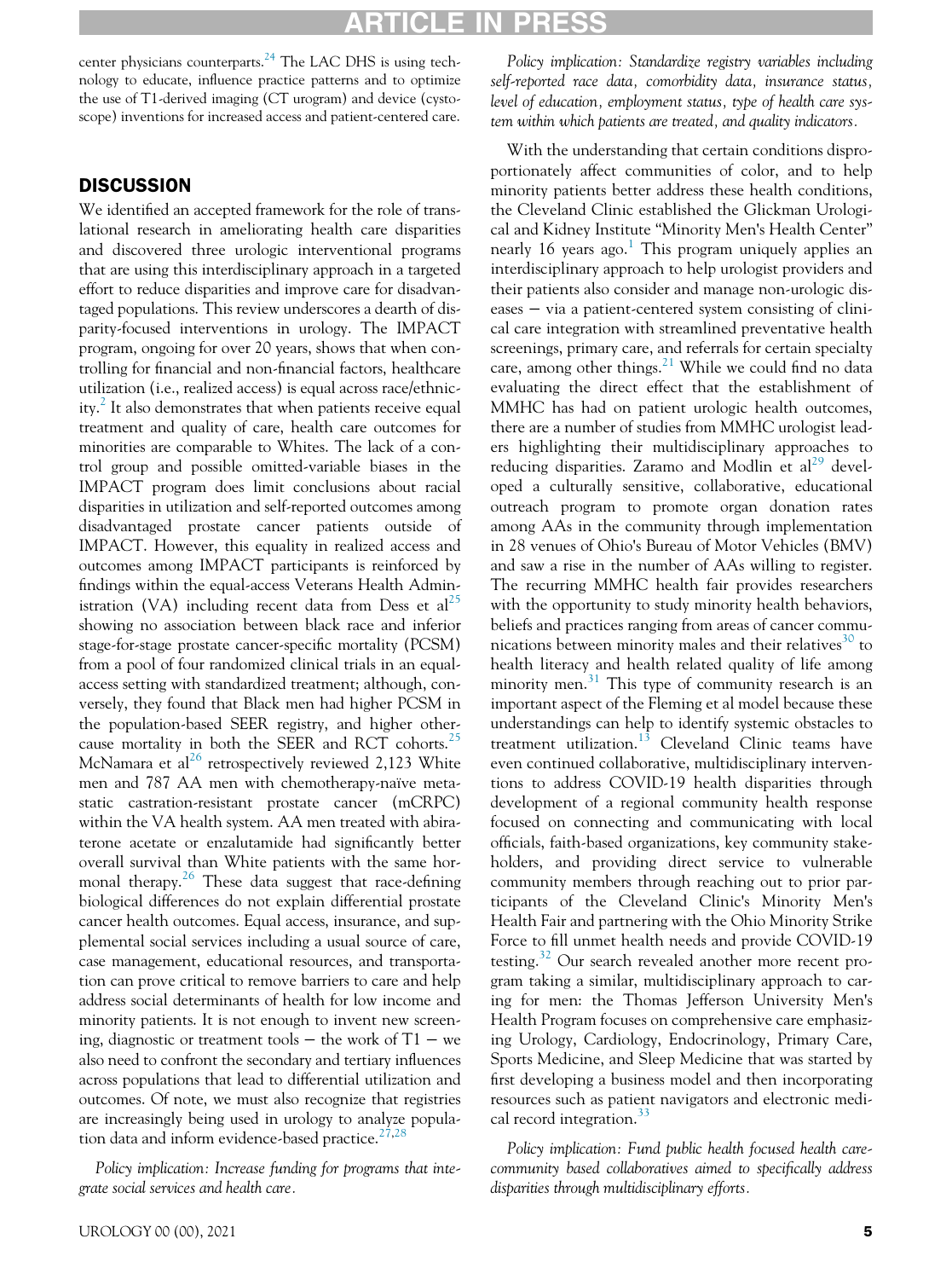# **RTICLE IN PRESS**

Finally, our search showed that the LAC DHS has implemented clinical integration strategies for the past 9 years to successfully increase access and improve care for urologic patients. Their approach heavily relies on technology for remote patient co-management through PCP-specialist eConsult use and clinical care algorithms.<sup>[22,](#page-6-21)[23](#page-7-0)</sup> After implementation, patients with hematuria had faster complete hematuria workup, more efficient urologic care and shorter wait times for an in-person visit to see a urolo-gist.<sup>[22](#page-6-21)[,23](#page-7-0)</sup> eConsult use was also associated with better quality of incontinence care for these uninsured patients compared to Medicare, HMO, or PPO insurance patients at a local academic tertiary care center.<sup>[24](#page-7-1)</sup> This is likely attributed to the fact that an eConsult is a required firststep for initiation of ambulatory specialty referral within LAC DHS and this policy, together with established clinical care algorithms, allows for education and improved comanagement through urologist triage and iterative provider-provider communication. Although the Fleming et al model does not explicitly incorporate technology into the translational research process, they do highlight the role of technology as an important component for high quality translational research as it allows for the collection, integration and sharing of large volumes of data types across diverse laboratory, clinical and community settings allowing for efficiency and ability to confirm effec-tiveness of treatments.<sup>[13](#page-6-12)</sup>

Policy implication: Increase funding for patient-centered technology based programs in underserved settings.

Policy implication: Incentivize providers for working in underserved settings with higher incentives for those adhering to evidence-based practice.

The Conceptual Model for Translational Research to address disparities is certainly oriented towards a health services approach, but we would be remiss to undermine the role of basic science and T1-2 clinical trials in understanding and minimizing disparities. Geographic area of origin has a stronger correlation with genetics than does self-reported race and applying precision medicine genomic biomarkers tailored to population-specific genomic and genetic information plus other known urologic cancer-specific characteristics can improve outcomes and decrease disparities.<sup>[34](#page-7-12)</sup> Once we understand the epidemiological assessment as highlighted by the Fleming et al model, we can create clinical trials targeted at specific diseases or pathologies that differentially affect certain groups and then study treatment effects in real-world settings. The real-world outcomes of sipuleucel-T immunotherapy in the Provenge Registry for the Observation, Collection, and Evaluation of Experience Data (PROCEED) trial confirms the importance of T1-2 translation for prolonging life in men with mCRPC and underlines the need for increased minority patient accrual to reduce disparities.<sup>[35](#page-7-13)</sup> PROCEED is a contemporary multicenter, open-label, observational registry that prospectively followed men treated with sipuleucel-T in real-world urology and medical oncology clinics across private practices and academic

clinics. $35$  In the pivotal phase III trial Immunotherapy for Prostate Adenocarcinoma Treatment (IMPACT; NCT00065442), sipuleucel-T proved to be a breakthrough drug for reducing the risk of death among patients with mCRPC and improved median overall survival (OS) by 4.1 months but only had accrual of  $6.7\%$  AAs;<sup>[36](#page-7-14)</sup> it was not until the percentage of enrolled AAs was higher (11.6%) in PROCEED that we saw emergence of race as a statistically significant predictor of  $OS.<sup>35</sup>$  Urology has seen remarkable medical advancements from the T1 sphere. If we hope to leverage T1 translational research to benefit the most patients, and to provide the most benefit to each patient, we need to figure out better ways to recruit underrepresented populations. Recruitment cannot only be an afferent effort, but there needs to be an efferent effort for investigators to partner with community clinics and organizations leading to improved patient-provider trust, collaboration and accrual. We can also increase the chances of minority trust and accrual by diversifying the urologic translational research enterprise workforce.<sup>3</sup>

Policy implication: Incentivize basic science research in urologic disease that focuses on the genetic underpinnings of different genetic ancestry groups.

Policy implication: Require minimum minority and female accrual in clinical trials.

Policy implication: Academic research institutions should diversify their workforce and support pipeline programs for historically excluded or under-represented groups.

As T1 and T2 research yield evidence-based therapeutic interventions and guidelines, an important next step for all programs wanting to leverage translational research to improve outcomes and reduce disparities should be for investigators to apply implementation science, dissemination, outcomes and effectiveness research − T3 and T4 research. For example, implementation science uses theory-based models to promote a systematic approach to timely uptake of evidence-based guidelines into practice; currently there are over 70 validated implementation frameworks.<sup>38</sup> This type of research can help the urologic community understand and employ the most effective methods for ensuring real-world delivery of, for instance, urologist-led smoking cessation treatment strategies or intravesical chemotherapy in appropriate bladder cancer patients.[39,](#page-7-17)[40](#page-7-18) There is no doubt that basic science is the sine qua non to understanding, managing and curing disease, but translating breakthrough findings into gap-closing reductions in morbidity and mortality requires harmonious integration of all phases of the translational research process. Ensuring that both young and seasoned investigators are appropriately trained to conduct T3-T4 translational research is critical in the fight against disparities.

Policy implication: Increase funding and training programs for T3-T4 research.

Policy implication: Support implementation science research aimed at improving value-based payment models to incorporate equity and deconstruct health coverage/health system-level barriers.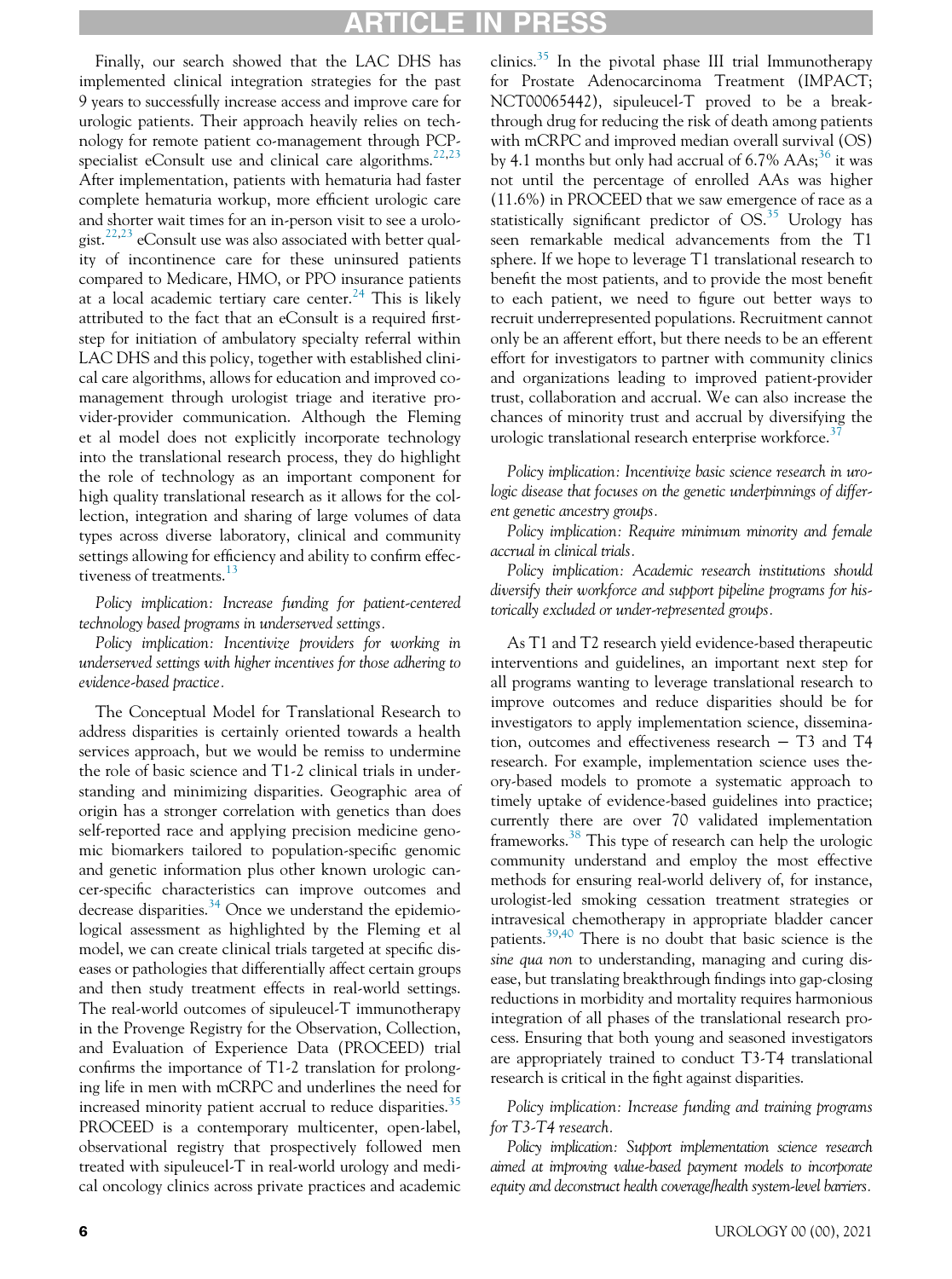# ARTICLE IN

<span id="page-6-6"></span><span id="page-6-5"></span><span id="page-6-4"></span><span id="page-6-3"></span>Our study is not without limitations. First, although the present narrative review followed a strict search methodology, the results produced a diverse range of published sources requiring careful selection and thus final source selection is potentially subject to bias. Also, given the strict search methodology, it is possible that we may have missed other disparity-focused urologic interventional programs. Second, our search produced few publications focused on the direct relationship of translational research and urologic disparities, which is the main theme of this review; this required that we augment our search to find sources addressing translational research and disparities that did not necessarily include the key terms "urology or urologic" from which surfaced the Fleming et al model − and there may be other suitable models by which to contextualize our review topic. Nonetheless, we attempted to mitigate these possible biases through careful iterative selection and choosing only from reputable sources and are reassured of relevant article inclusion given the experience of the senior authors as content experts and research leaders on the subject matter. These limitations notwithstanding, this review represents an up-to-date, thorough and thoughtful analysis of existing translational interventional programs aimed at tackling urologic disparities.

## <span id="page-6-10"></span><span id="page-6-9"></span><span id="page-6-8"></span><span id="page-6-7"></span>**CONCLUSION**

<span id="page-6-15"></span><span id="page-6-14"></span><span id="page-6-13"></span><span id="page-6-12"></span><span id="page-6-11"></span>Urology is not colorblind; it is not gender neutral. It plays favorites. Within the context of the Conceptual Model for Translational Research to address disparities, the three interventional programs highlighted in this review show real promise in the fight for urologic equality through a multidisciplinary approach, but they are not enough. It is increasingly clear that T1 research cannot take place in a vacuum; we need T1-T4 combined with public health research and disparities research. Thus, we have proposed 10 policy relevant implications to move past evidence synthesis to translational research interventions and help those who need it most. Before we can cure disease and disparities we must first cure ourselves of our pride, face the uncomfortable knowledge of the realities that many of our most disadvantaged patients live in, and humbly embrace the challenge to understand and help even the "least among us." Translational research has the power to improve human health and minimize suffering; if urologist investigators fail to harness that power with intention and with an earnest effort to integrate underrepresented groups, the effect will be "translated" instead into a widened disparity chasm. We have the tools but we also need the heart.

#### <span id="page-6-19"></span><span id="page-6-18"></span><span id="page-6-17"></span><span id="page-6-16"></span><span id="page-6-0"></span>References

- <span id="page-6-20"></span>1. Klein JB, Nguyen CT, Saffore L, Modlin C, Modlin CS. Racial disparities in urologic health care. J Natl Med Assoc. 2010;102:108– 118. [https://doi.org/10.1016/S0027-9684\(15\)30498-3.](https://doi.org/10.1016/S0027-9684(15)30498-3)
- <span id="page-6-21"></span><span id="page-6-1"></span>2. Miller DC, Kwan L. Assistance program for prostate Cancer. October. 2009;33:318–335. <https://doi.org/10.1007/s10900-008-9105-9>. Racial.
- <span id="page-6-2"></span>3. Slopnick EA, Kim SP, Kiechle JE, Gonzalez CM, Zhu H, Abouassaly R. Racial disparities differ for african americans and hispanics in the

diagnosis and treatment of cenile Cancer. Urology. 2016;96:22–28. <https://doi.org/10.1016/j.urology.2016.06.048>.

- 4. Friedlander DF, Trinh QD, Krasnova A, et al. Racial disparity in delivering definitive therapy for intermediate/High-risk localized prostate cancer: The impact of facility features and socioeconomic characteristics. Eur Urol. 2018;73:445–451. [https://doi.org/10.1016/](https://doi.org/10.1016/j.eururo.2017.07.023) [j.eururo.2017.07.023.](https://doi.org/10.1016/j.eururo.2017.07.023)
- 5. Hayn MH, Orom H, Shavers VL, et al. Racial/ethnic differences in receipt of pelvic lymph node dissection among men with localized/ regional prostate cancer. Cancer. 2011;117:4651-4658. [https://doi.](https://doi.org/10.1002/cncr.26103) [org/10.1002/cncr.26103](https://doi.org/10.1002/cncr.26103).
- 6. Das H, Rodriguez R. Health Care Disparities in Urologic Oncology: A Systematic Review. Urology. 2020;136:9–18. [https://doi.org/](https://doi.org/10.1016/j.urology.2019.09.058) [10.1016/j.urology.2019.09.058.](https://doi.org/10.1016/j.urology.2019.09.058)
- 7. Ghandour R, Freifeld Y, Singla N, Lotan Y. Evaluation of hematuria in a large public health care system. Bl Cancer. 2019;5:119–129. <https://doi.org/10.3233/BLC-190221>.
- 8. Schoenfeld D, Mohn L, Agalliu I, Stern JM. Disparities in care among patients presenting to the emergency department for urinary stone disease. Urolithiasis. 2020;48:217–225. [https://doi.org/10.1007/](https://doi.org/10.1007/s00240-019-01136-y) [s00240-019-01136-y](https://doi.org/10.1007/s00240-019-01136-y).
- 9. Duma N, Vera Aguilera J, Paludo J, et al. Representation of minorities and women in oncology clinical trials: Review of the past 14 years. J Oncol Pract. 2018;14:e1–e10. [https://doi.org/10.1200/](https://doi.org/10.1200/JOP.2017.025288) [JOP.2017.025288.](https://doi.org/10.1200/JOP.2017.025288)
- 10. Kilbourne AM, Switzer G, Hyman K, Crowley-Matoka M, Fine MJ. Advancing health disparities research within the health care system: A conceptual framework. Am J Public Health. 2006;96:2113–2121. [https://doi.org/10.2105/AJPH.2005.077628.](https://doi.org/10.2105/AJPH.2005.077628)
- 11. Sung NS, Crowley WF, Genel M, et al. Central challenges facing the national clinical research enterprise. JAMA. 2003;289:1278– 1287. [https://doi.org/10.1001/jama.289.10.1278.](https://doi.org/10.1001/jama.289.10.1278)
- 12. Fort DG, Herr TM, Shaw PL, Gutzman KE, Starren JB. Mapping the evolving definitions of translational research. J Clin Transl Sci. 2017;1:60–66. [https://doi.org/10.1017/cts.2016.10.](https://doi.org/10.1017/cts.2016.10)
- 13. [Fleming ES, Perkins J, Easa D, et al.](http://refhub.elsevier.com/S0090-4295(21)00346-0/sbref0013) Disparities : a Conceptual Framework[. 2009;18:1](http://refhub.elsevier.com/S0090-4295(21)00346-0/sbref0013)–9.
- 14. Jones L, Wells K. Strategies for academic and clinician engagement in Community-Participatory partnered research. JAMA. 2007; 297:407. [https://doi.org/10.1001/jama.297.4.407.](https://doi.org/10.1001/jama.297.4.407)
- 15. Ramírez M, Ford ME, Stewart AL, Teresi JA. Measurement issues in health disparities research. Health Serv Res. 2005;40:1640–1657. <https://doi.org/10.1111/j.1475-6773.2005.00450.x>.
- 16. Tunis SR, Stryer DB, Clancy CM. Practical clinical trials: increasing the value of clinical research for decision making in clinical and health policy. JAMA. 2003;290(12):1624–1632. [https://doi.org/](https://doi.org/10.1001/jama.290.12.1624) [10.1001/jama.290.12.1624](https://doi.org/10.1001/jama.290.12.1624).
- 17. Glasgow RE, Magid DJ, Beck A, Ritzwoller D, Estabrooks PA. Practical clinical trials for translating research to practice: design and measurement recommendations. Med Care. 2005;43:551–557. <https://doi.org/10.1097/01.mlr.0000163645.41407.09>.
- 18. Glasgow RE, Lichtenstein E, Marcus AC. Why don't we see more translation of health promotion research to practice? Rethinking the efficacy-to-effectiveness transition. Am J Public Health. 2003;93:1261–1267. <https://doi.org/10.2105/ajph.93.8.1261>.
- 19. Hennessey Lavery S, Smith ML, Esparza AA, Hrushow A, Moore M, Reed DF. The Community action model: A Community-Driven model designed to address disparities in health. Am J Public Health. 2005;95:611–616. [https://doi.org/10.2105/AJPH.2004.047704.](https://doi.org/10.2105/AJPH.2004.047704)
- 20. Andersen RM. Revisiting the behavioral model and access to medical care: does it matter? J Health Soc Behav. 1995;36(1):1-10. Available at: [http://www.ncbi.nlm.nih.gov/pubmed/7738325.](http://www.ncbi.nlm.nih.gov/pubmed/7738325)
- 21. Minority Men's Health. Cleveland Clinic. Published 2021. Available at: [https://my.clevelandclinic.org/departments/urology-kidney/](https://my.clevelandclinic.org/departments/urology-kidney/depts/minority-mens-health-center#what-we-treat-tab) [depts/minority-mens-health-center#what-we-treat-tab](https://my.clevelandclinic.org/departments/urology-kidney/depts/minority-mens-health-center#what-we-treat-tab).
- 22. Bergman J, Neuhausen K, Chamie K, et al. Building a medical neighborhood in the safety net: An innovative technology improves hematuria workups. Urology. 2013;82:1277–1282. [https://doi.org/](https://doi.org/10.1016/j.urology.2013.08.015) [10.1016/j.urology.2013.08.015.](https://doi.org/10.1016/j.urology.2013.08.015)